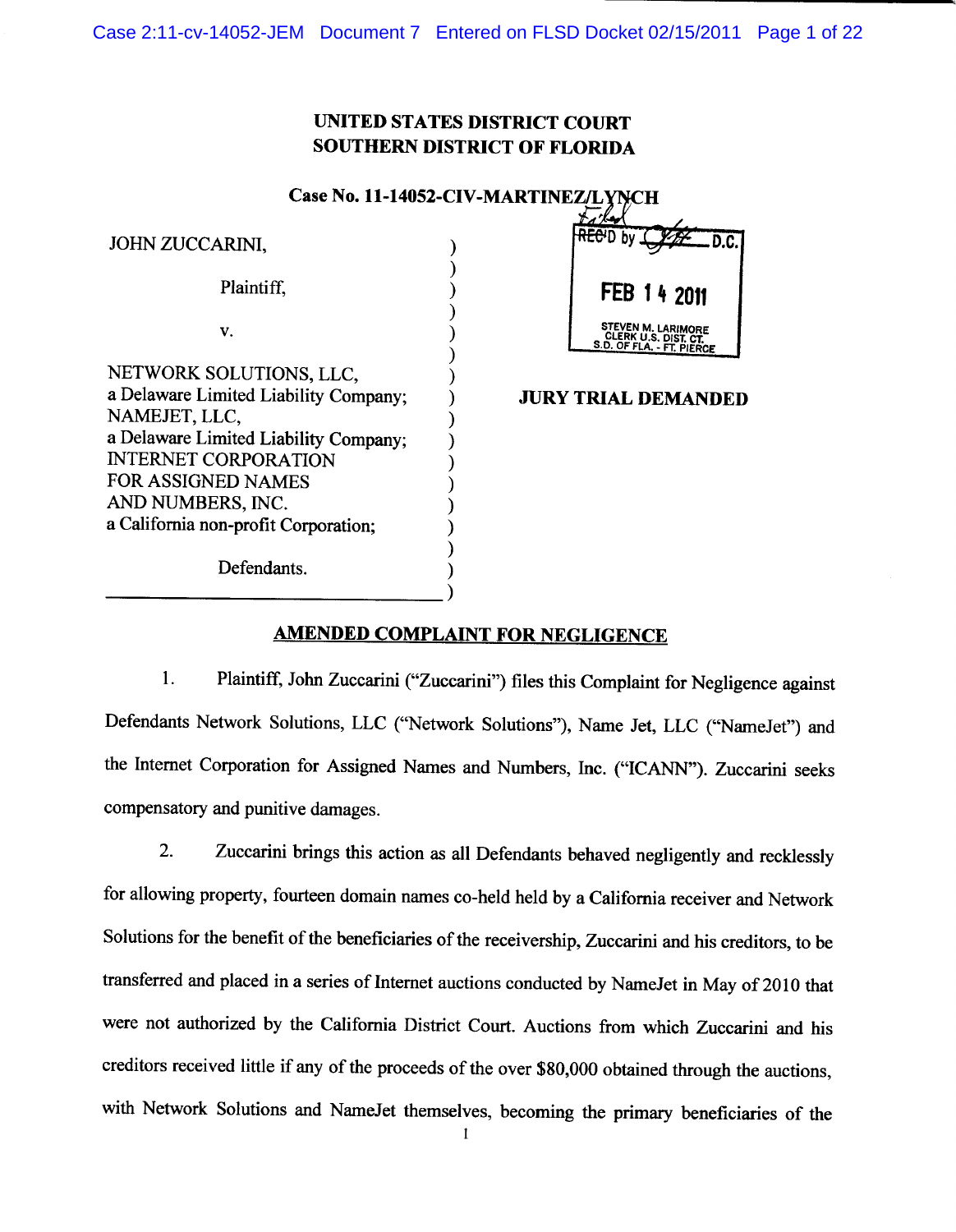proceeds of the auctions.

 $3.$ Network Solutions, knowing that the domain names were the subject of court proceedings, was particularly negligent for not placing the auctioned fourteen domain names on a legal hold, or some type of locked status, which Network Solutions does for many domain names that are the subject of legal actions. By doing so Network Solutions could have prevented the transfer and auctions of the domain names. The result of this negligent behavior by Network Solutions is that Zuccarini and his creditors have been deprived of more than \$80,000 towards the amount of over \$550,000 due Zuccarini and his creditors as established by the California receivership.

#### **JURISDICTION**

 $\overline{4}$ . This Court has jurisdiction of this action pursuant to 28 U.S.C. §1332 (a), as this is a diversity action; the parties are citizens of different states, and the matter in controversy exceeds the sum of \$75,000.00, exclusive of interest and costs.

## **VENUE**

5. Venue is proper in this judicial district pursuant to 28 U.S.C. §1391, as all Defendants conduct business in the State of Florida.

Zuccarini emphasizes venue as it relates to Network Solutions. Zuccarini files this 6. Complaint as a beneficiary of the receivership appointed by the California District Court in, Office Depot, Inc. v. Zuccarini. Zuccarini does not file this Complaint as a current or former registered domain name holder, or what could be referred to as a customer of Network Solutions, by which Network Solutions may claim venue in the Eastern District of Virginia due to a contractual forum clause.

 $7.$ The fact that the domain names, the subject property of this action, were formerly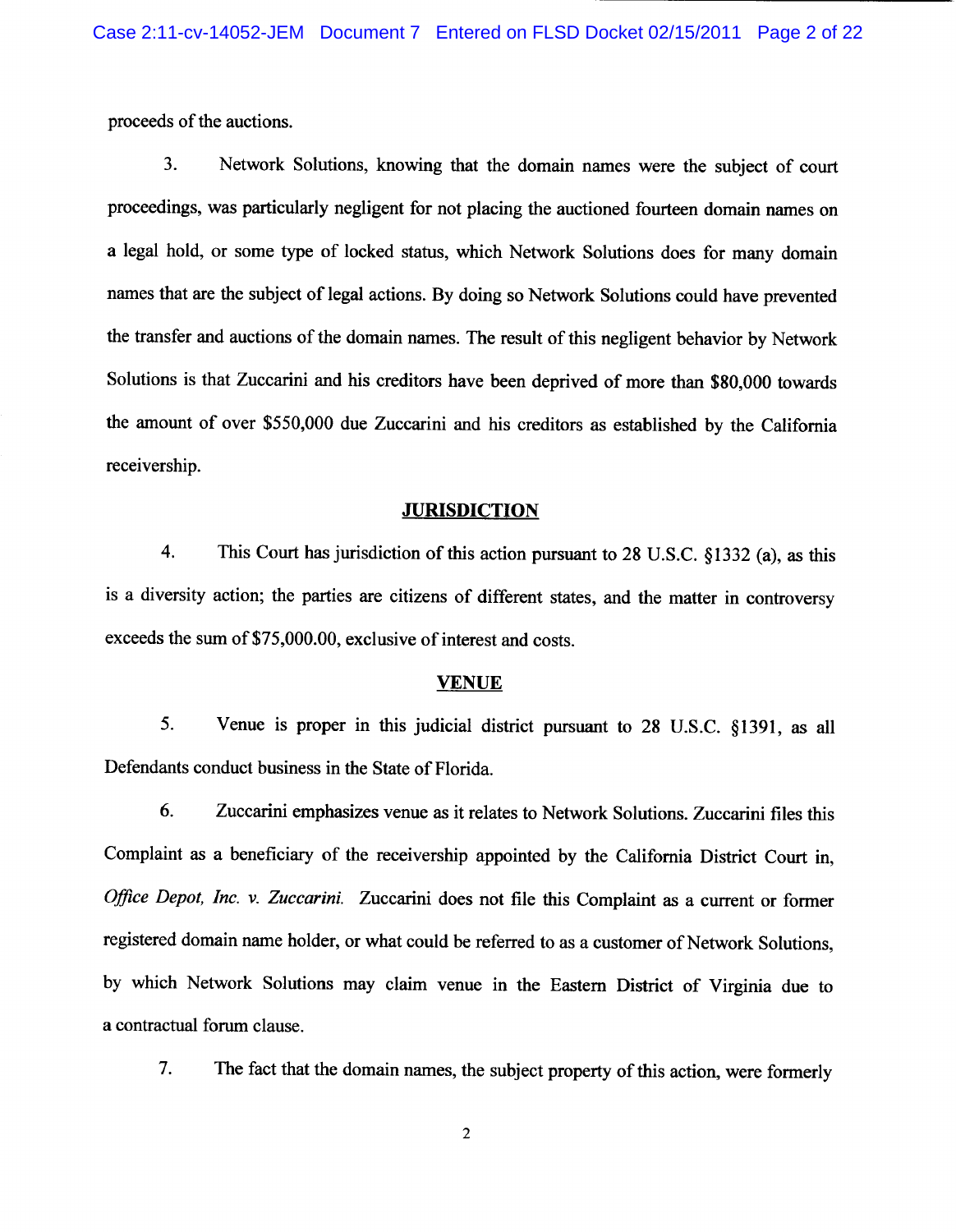registered to Zuccarini before being transferred to the California receiver, is coincidental to this Complaint and not relevant to the arguments that are made.

8. There are two other beneficiaries to California receivership, the Internal Revenue Service ("IRS") and DS Holdings, LLC. ("DSH"). At this time, neither has chosen to join this action, but both could join or file separate Complaints in making the same arguments as Zuccarini. That as beneficiaries of the receivership, the Defendants were negligent and reckless in their actions, the result of which was the unauthorized transfer and auction of fourteen domain names from which the beneficiaries received none, or little of the proceeds, contradicting the intended purpose of the creation of the California receivership.

9. DSH would not be considered as a former customer of Network Solutions in any action towards the Network Solutions, and venue in such an instance would need not be in the Eastern District of Virginia, unless DSH chose. Zuccarini's status as it relates to venue is no different than what it would be for DSH.

#### **PARTIES**

10. The Plaintiff Zuccarini, is a citizen of Florida who resides in Martin County.

11. Defendants, Network Solutions, NameJet, and ICANN are all Internet based Corporations whom conduct business online via the Internet throughout the United States and the world, and are doing business in this district.

Defendant Network Solutions, a domain name registrar, is a Delaware limited  $12.$ liability company doing business in the State of Florida. Network Solutions corporate headquarters are located in Herndon, Virginia.

Defendant NameJet, an Internet auctioneer of domain names, is a Delaware 13. limited liability company doing business in the State of Florida. NameJet's corporate

 $\overline{\mathbf{3}}$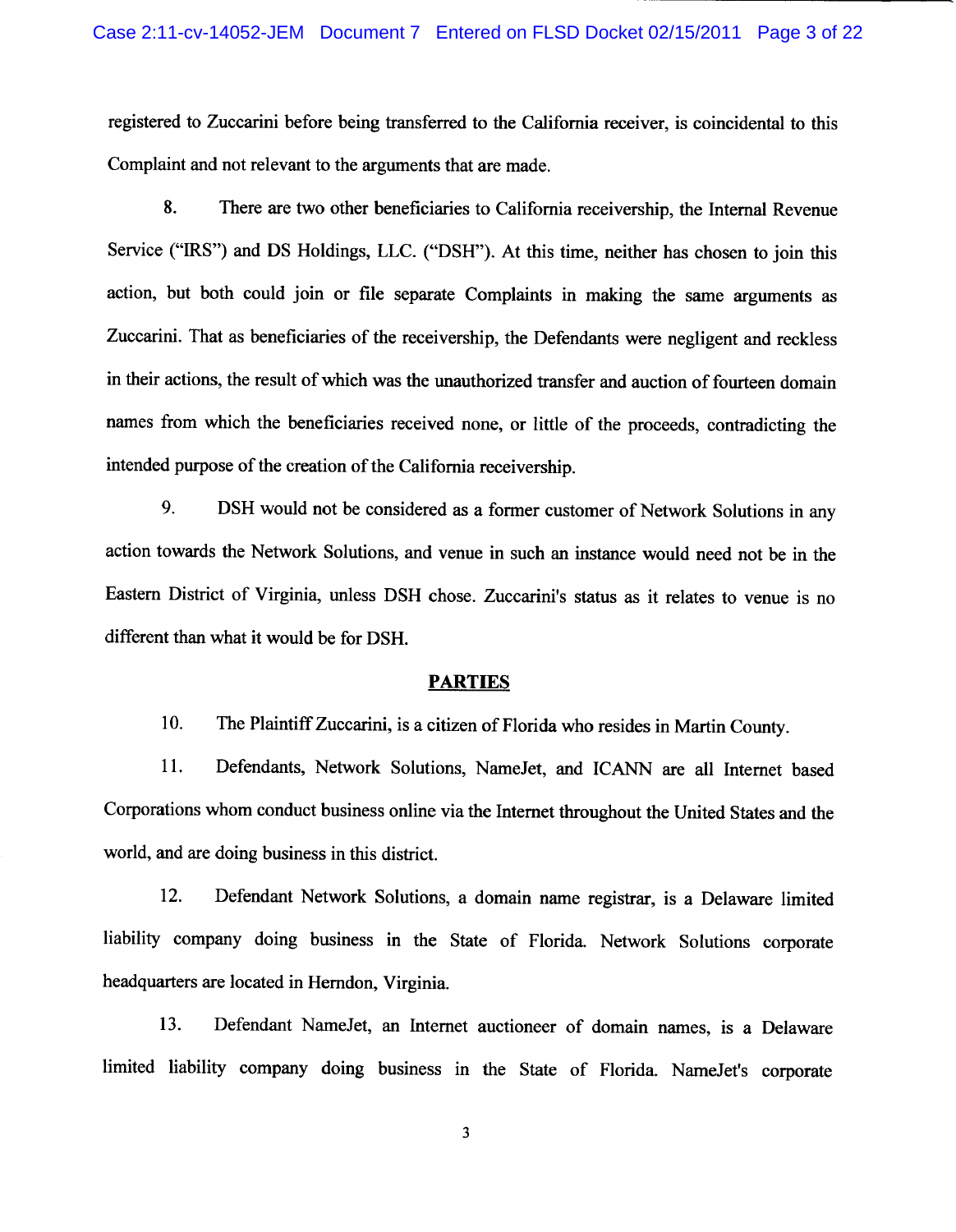headquarters are located in Bellevue, Washington.

Defendant ICANN, manages and coordinates the Internet Domain Name System, 14. in addition to accrediting domain name registrars. ICANN is a California non-profit corporation doing business in the State of Florida with it's corporate headquarters in Marina del Ray, California.

#### **RELATED ACTIONS**

15. While this Complaint is related to two other previously decided Federal District Court actions, the arguments presented in this Complaint are entirely new and have never been presented by Zuccarini to a Federal District Court. The two related cases are, Office Depot, Inc. v. Zuccarini, (06-80356) 488 F. Supp. 2d 920 - Dist. Court, ND California 2007, and Zuccarini v. Namejet, LLC, et al, (10-01327) Dist. Court, ED Virginia, 2010.

16. Zuccarini v. Namejet, LLC, was originally filed in The Southern District of Florida in July of 2010, but was transferred to The Eastern District of Virginia in December of 2010. The original case in the Southern District of Florida was Zuccarini v. Namejet, LLC, et al, (10-14178) Dist. Court, SD Florida, 2010.

17. In Office Depot, Inc. v. Zuccarini, The District Court for the Northern District of California created a receivership for domain names previously registered to Zuccarini to be ultimately auctioned towards the payment of past due amounts owed to the Internal Revenue Service ("IRS") by Zuccarini and towards a judgment held by DS Holdings, LLC. ("DSH"), with any remaining funds distributed to Zuccarini.

In Zuccarini v. Namejet, LLC, et al, Zuccarini challenged the terms of the 18. California Court Order, in that Zuccarini believed it did not require certain domain name registrars to transfer Zuccarini's domain names to the receiver in Office Depot, Inc. v. Zuccarini.

 $\overline{\mathbf{4}}$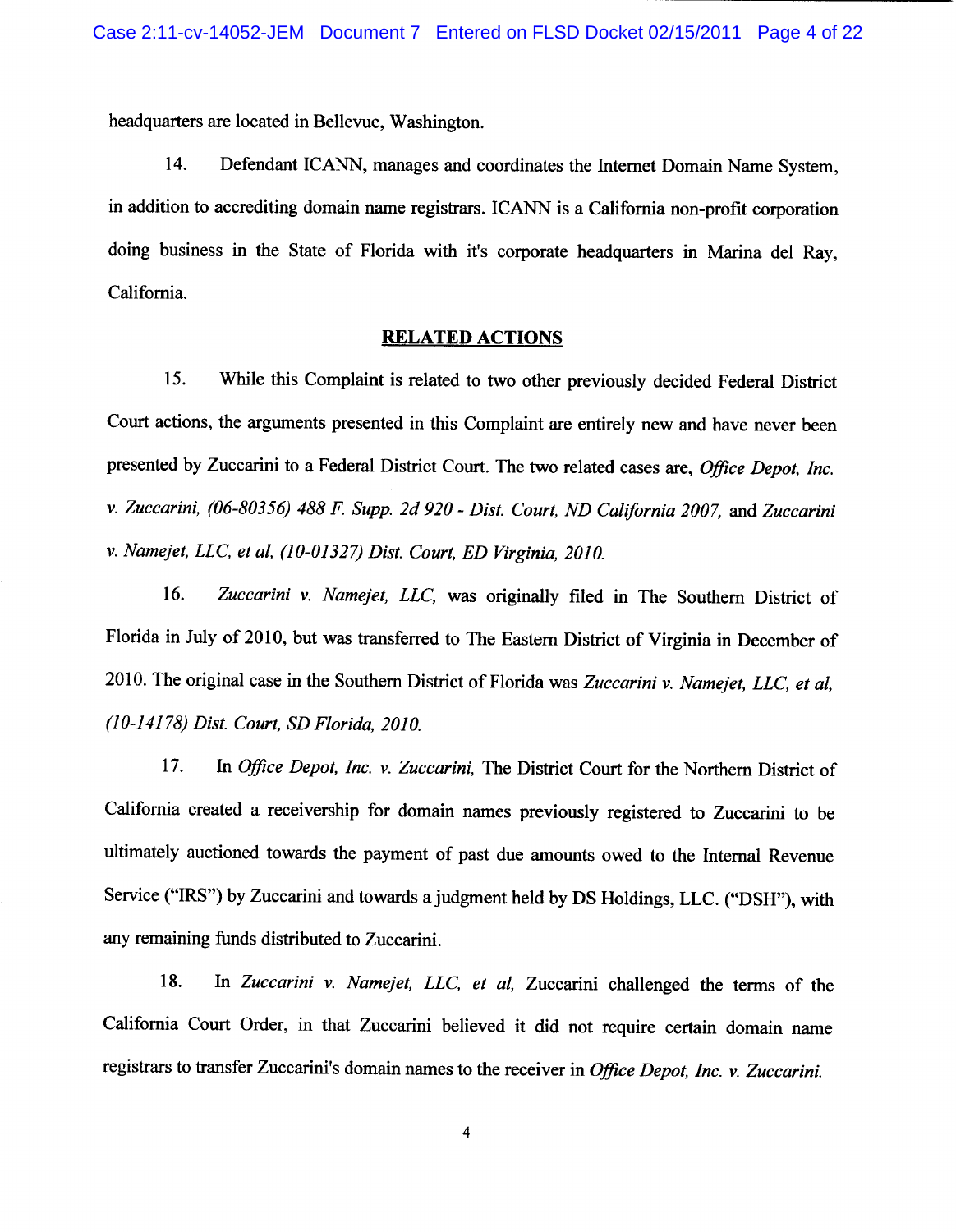In Zuccarini v. Namejet, LLC, et al, Zuccarini also challenged the legality of 19. NameJet's auctioning of fourteen domain names based on the same belief, that terms of the Court Order did not require the transfer of Zuccarini's domain names to the California Receiver. The Virginia District Court ruled the California Court Order did require the transfer of the domain names, and therefore the case in Virginia was dismissed.

20. Network Solutions may attempt to argue the issue of their error in not protecting the domain names from a transfer unauthorized by the California District Court, which ultimately led to the auctions, was argued in *Office Depot, Inc. v. Zuccarini*, in the California District Court. Zuccarini has reviewed to best of his ability the court documents of Office Depot, Inc. v. Zuccarini, and has found no document that shows such arguments made by the beneficiaries of the California receivership. Zuccarini has also found no order or statement by the California District Court that relieved Network Solutions of the negligent behavior which Zuccarini alleges in this Complaint.

### **STATEMENT OF FACTS**

21. ICANN, a California non-profit corporation that was created on September 18. 1998 is responsible for managing and coordinating the Domain Name System ("DNS") to ensure that every address is unique and that all users of the Internet can find all valid addresses. It does this by overseeing the distribution of unique IP addresses and domain names. It also ensures that each domain name maps to the correct IP address.

 $22.$ ICANN is also responsible for accrediting the domain name registrars. "Accredit" means to identify and set minimum standards for the performance of registration functions, to recognize persons or entities meeting those standards, and to enter into an accreditation agreement that sets forth the rules and procedures applicable to provisions of Registrar Services.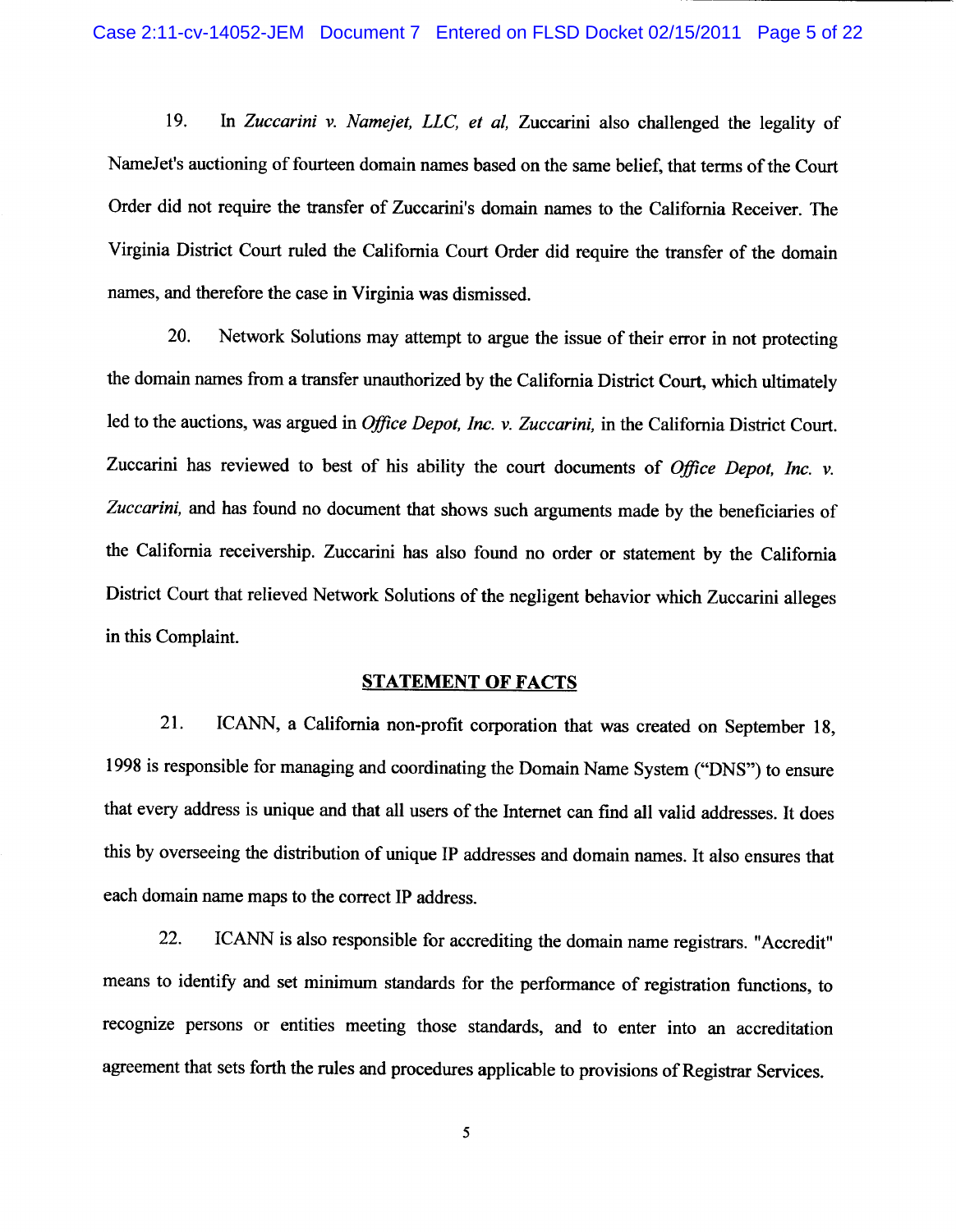23. ICANN's accreditation agreement gives ICANN the authority to terminate the the Registrar Accreditation Agreement with a particular domain name registrar at any time for certain circumstances defined in the Registrar Accreditation Agreement.

24. A consumer cannot directly register and manage their domain name information with ICANN. Instead, consumers must utilize a domain name registrar to have his or her domain registered and managed with the appropriate domain name registry.

25. Network Solutions is a domain name registrar accredited by ICANN.

Network Solutions has the authority and can at it's discretion place a domain 26. name on "hold" status, when there is sufficient reason to do so. "Hold" status means a domain name cannot be transferred to another entity, and is not subject to transfer or loss from the current domain name holder, without consideration as to whether renewal fees have been paid or not been paid. "Hold" status is usually applied to a domain name by Network Solutions when the domain name is the subject of legal proceedings.

27. Network Solutions can also apply other various types of "lock" status platforms to domain names to prevent unauthorized transfers from occurring.

28. Zuccarini, beginning in the year 1998, registered a certain number of domain names with the domain name registrar Network Solutions. Zuccarini was identified as the domain name holder of those domain names.

In December of 2006, DS Holdings, LLC ("DSH") acquired by assignment 29. a judgment in the amount of \$100,000, in which Zuccarini was identified as the debtor. DSH through an action filed in District Court of The Northern District of California attempted to obtain the domain names that were registered in Zuccarini's name at Network Solutions and other domain name registrars to satisfy the amount of the assigned judgment.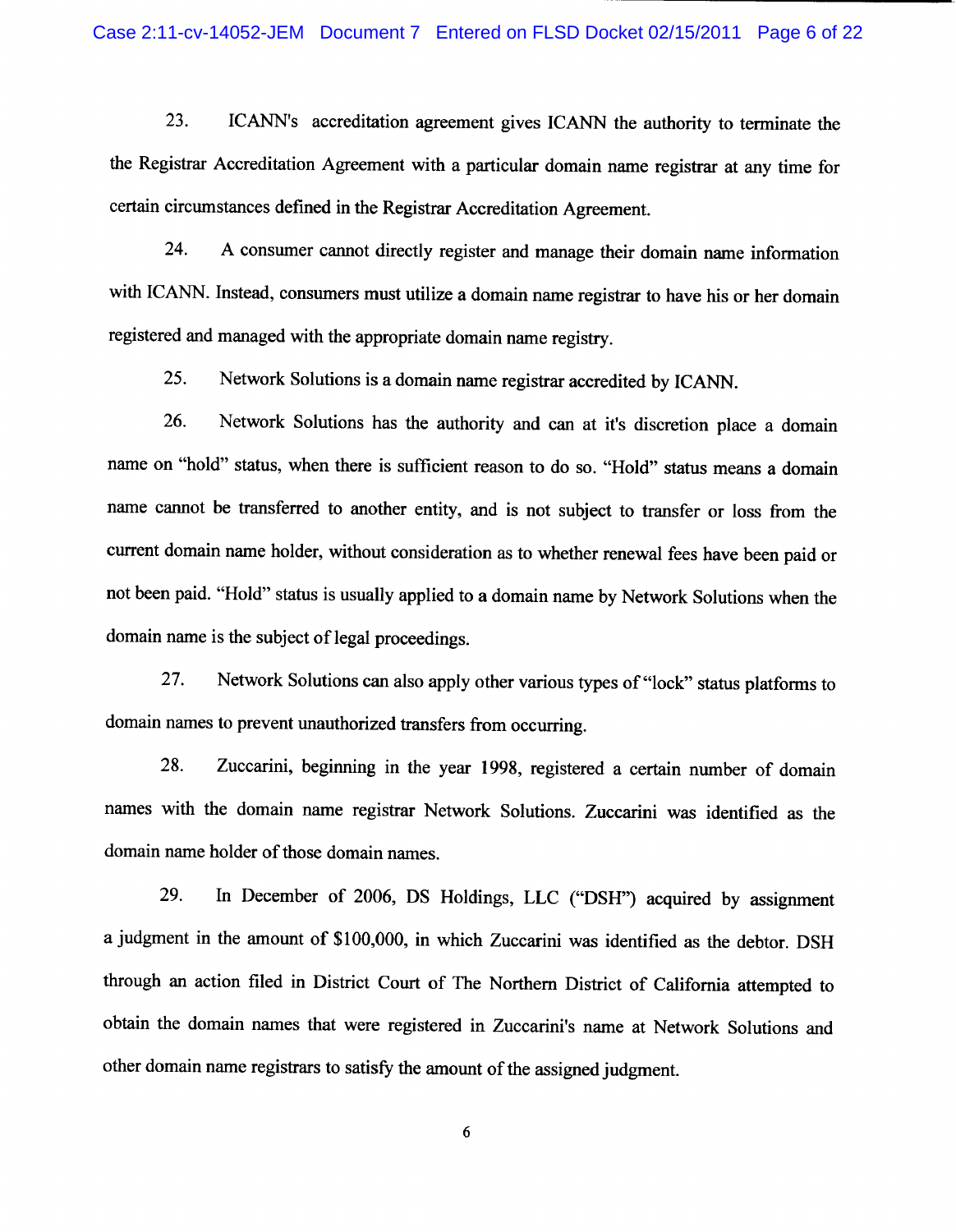30. In an attempt to find legally valid method to obtain Zuccarini's domain names registered at Network Solutions, DSH attorney Karl Kronenberger ("Kronenberger") conducted specific communications with attorney Michael Mauseth ("Mauseth"), of the general counsels office of Network Solutions. In those communications Mauseth stated that Network Solutions would not directly transfer the domain names to DSH absent court order to do so, but if the California District Court appointed a receiver, Network Solutions would transfer Zuccarini's domain names registered at Network Solutions to the court appointed receiver, with the domain names to be later auctioned to satisfy the outstanding judgment. Declaration of Karl Kronenberger in Support of DS Holdings' Application for Appointment of Receiver. (Exhibit A).

Subsequently the California District Court did appoint a receiver, and on 31. November 14, 2007 issued an order that required Network Solutions and other domain name registrars to transfer Zuccarini's domain names to the appointed receiver.

 $32.$ Network Solutions shortly after the November 14, 2007 Order transferred ninety domain names from Zuccarini as the registered domain name holder to that of the receiver, Michael Blacksburg ("Blacksburg"), as appointed by the California District Court.

33. After the transfer of the domain names to the receiver Blacksburg, the IRS requested to intervene in the California District Court to state their claim as a judgment creditor, as Zuccarini owed a certain amount of back taxes to the IRS. The IRS demonstrated to the California District Court that it had first priority in the distribution of any funds obtained through the use or auction of the domain names while in possession of the receiver.

34. The court appointed receiver, Blacksburg, while being the registered holder of the domain names until legal challenges to the transfer of the domain names initiated by Zuccarini were resolved, was holding the domain names for the ultimate benefit of Zuccarini and his

 $\overline{7}$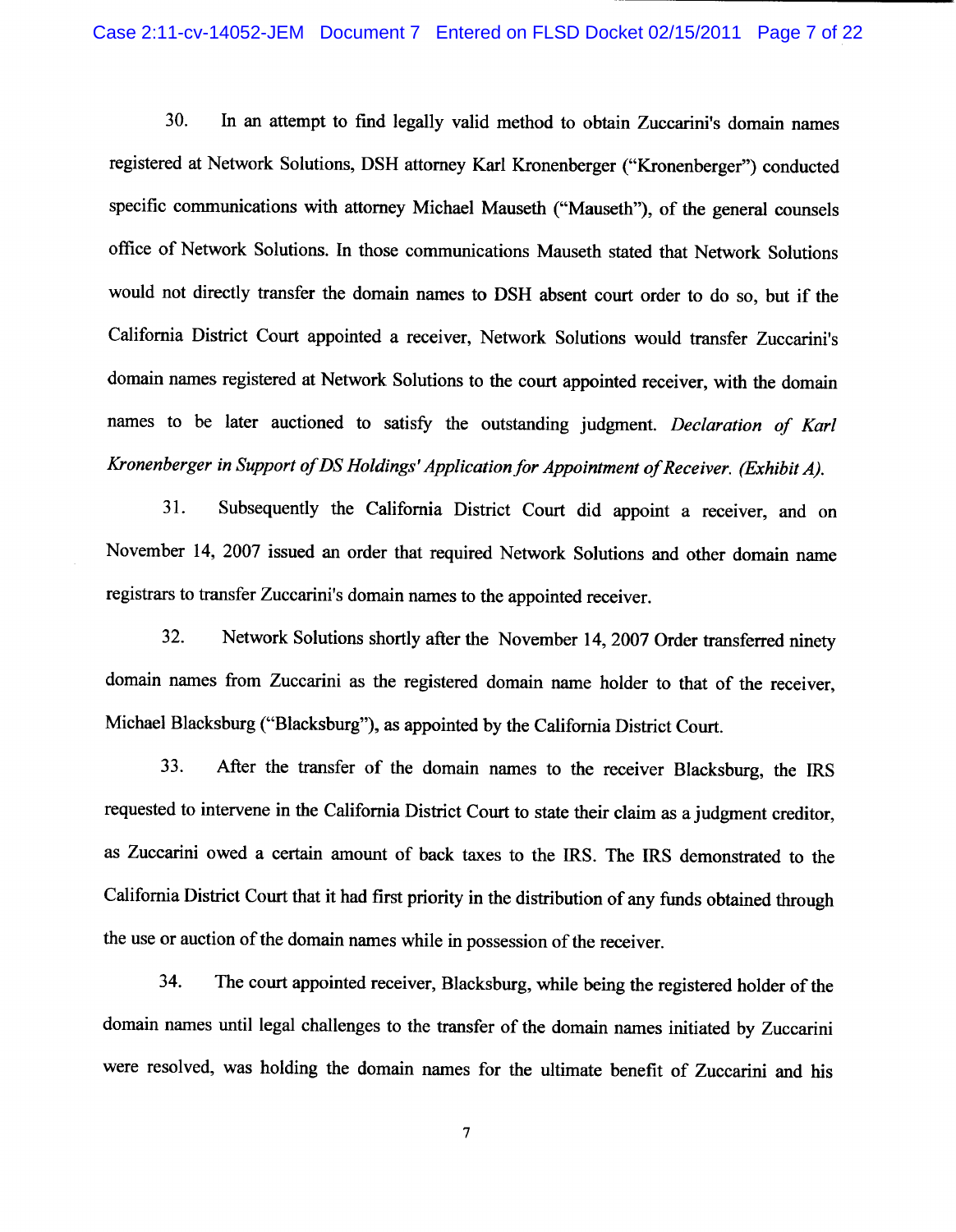creditors, to satisfy Zuccarini's outstanding debts, not for himself.

In May of 2010, Blacksburg through apparent error, did not renew the registration 35. for fourteen of the ninety domain names transferred to him by Network Solutions, which needed to be done on a yearly basis in order for Blacksburg to maintain his status as the registered domain name holder of the fourteen domain names.

36. The non re-registration of the fourteen domain names caused the domain names to proceed to an automated Internet auction process, through a mutual agreement Network Solutions maintains with NameJet.

37. NameJet, in May of 2010 conducted a series of auctions on the Internet for the fourteen domain names in which consumers from around the world placed bids. The results of those auctions were that the fourteen domain names sold for an amount of over \$80,000.

As this auction was conducted through an automated process at NameJet as a 38. result of the non renewal of the registration of the fourteen domain names, NameJet and Network Solutions through a service agreement with domain name holders claim they were entitled to keep the entire proceeds of the auctions. The registered domain name holder who did not reregister the domain names, was if certain procedures were correctly followed subsequent to the auctions, entitled to up to twenty percent of the auctioned price.

39. Nine of the fourteen domain names sold at the NameJet auctions for a total of \$77,959. Zuccarini has been at this time unable to determine the sale price for the remaining five domain names, but estimates it to be between \$10,000 and \$15,000. For a total estimated value for the fourteen domain names being sold for between \$90,000 and \$95,000. (Exhibit B).

40. The results of the auctions for the fourteen domain names is that Zuccarini and his creditors were deprived of over at least \$80,000, towards the satisfaction of the debts over the

 $\bf 8$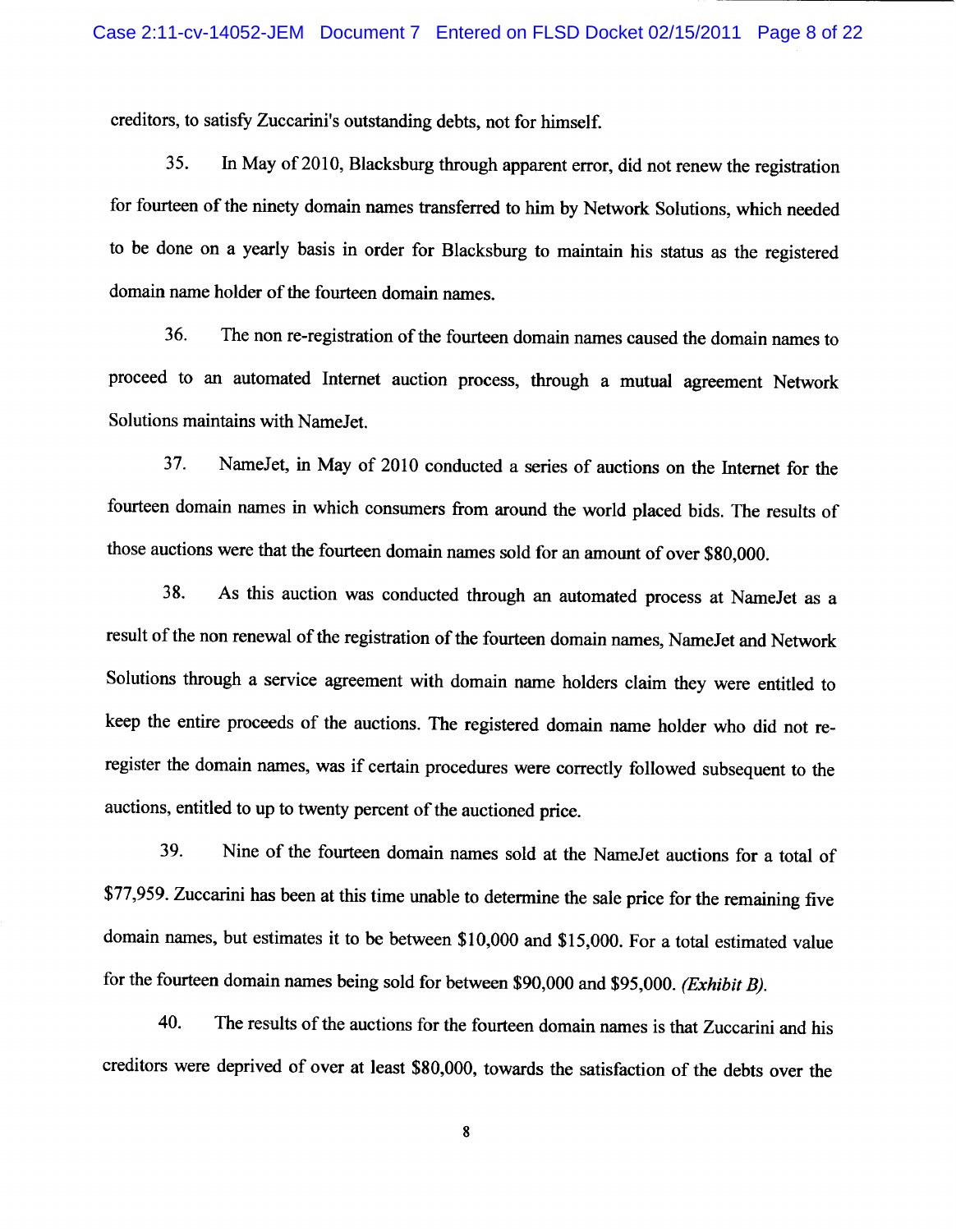amount of \$550,000 owed by Zuccarini as established in the California receivership.

## **FIRST CAUSE OF ACTION NEGLIGENCE**

## (Against Defendant Network Solutions)

Network Solutions knew at all times through the communications that were held 41. between DSH attorney Kronenberger and Network Solutions attorney Mauseth, that the domain names which Network Solutions transferred to the California receiver Blacksburg were transferred specifically to be placed in a receivership for the benefit of Zuccarini and his creditors. That in essence Network Solutions by transferring the domain names to the receiver Blacksburg, had become a de facto co-holder in the receivership with Blacksburg, whether stated or not by the California Court.

42. It was especially important, considering the domain names were being placed in a receivership for the benefit of parties other than that of the registered domain name holder, the receiver Blacksburg, that the integrity of Blacksburg's status as the domain name holder be maintained to insure there was not a transfer of the domain names away from Blacksburg's ownership, in order that Zuccarini and his creditors obtain the full financial benefit of use of the domain names while in the receivers possession, and from any auction of the domain names that may occur at some point in the future.

Network Solutions has the authority to place on hold status or lock any domain 43. name so it cannot be transferred to another entity from it's current domain name holder. This is often done by Network Solutions in various legal actions, such as in the Uniform Domain Name Dispute Resolution Policy ("UDRP"). UDRP is a means for parties to challenge domain name registrations without filing a court action. UDRP hearings are heard by various Dispute Resolution Service Providers throughout the world. Network Solutions also places domain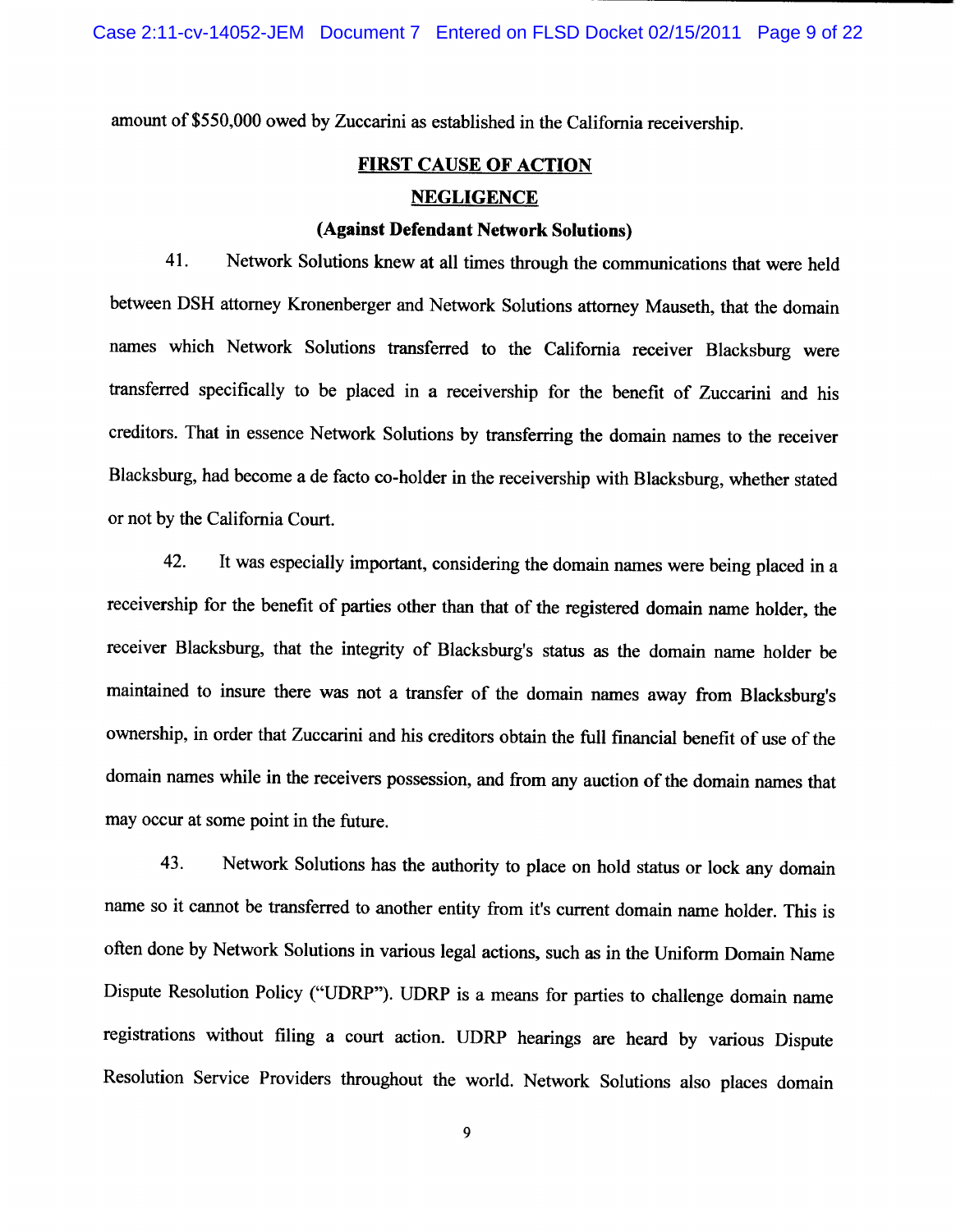names on hold status when Network Solutions is made aware of domain names that are the subject of bankruptcy cases

Applying the accepted legal standard of negligence to this case, that is, what 44. constitutes failure to use reasonable care by the Defendants. That being the failure to do something which a reasonably prudent person would do under like circumstances, a departure from what an ordinary reasonable member of the community would do in the same community. Considering the circumstances of the court proceedings of which the domain names were subject, as property of the receivership. It seems to be more than reasonable and prudent that Network Solutions should have placed all of the ninety domain names Network Solutions transferred to the California receiver on a legal hold or lock status. By doing so Network Solutions could have easily prevented the possibility for any of the domain names being transferred away from the California receiver and proceeding to auction, without the authorization of the California District Court.

45. The hold status, or any other type of lock status could have been placed on all of the ninety domain names, including the fourteen auctioned domain names, from the date Network Solutions initially transferred to the domain names to the receiver Blacksburg, till days shortly before the loss of the domain names through the NameJet auctions of May of 2010.

46. Network Solutions may claim the fault in loosing the domain names to an auction unauthorized by the California District Court lies with the receiver Blacksburg, but Network Solutions knowing that the domain names were the subject of ongoing court proceedings, and that a domain name holder may loose a domain name by not properly re-registering the domain name is even more reason why the reasonable and prudent action would have been for Network Solutions to place the domain names on hold or lock status, to insure the domain names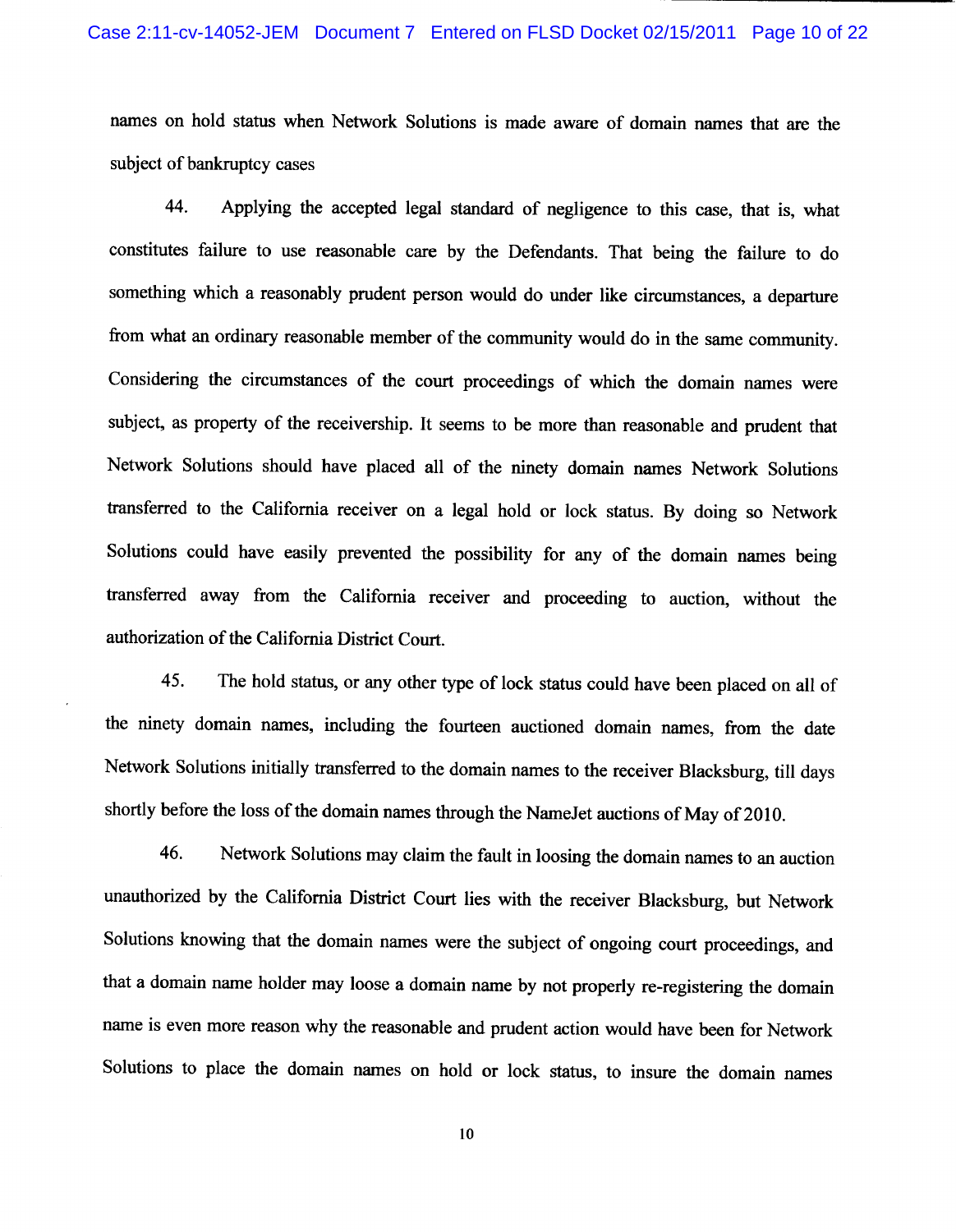continued to be held by the receiver.

47. Network Solutions is fully aware that thousands of domain names are lost every year by the holders of the domain names through the non renewal of the registrations of the domain names. Some purposely not renewed, but many others unintentionally not renewed or not renewed by misinformation.

48. Considering the unauthorized transfer and auction of the fourteen domains held by the receiver Blacksburg, Network Solutions it would seem is also negligent for not having in place some type of protocol that would automatically place any domain name on hold or lock status that is the subject of court proceedings. Or at the very least, having in place a protocol which would require a review by Network Solutions legal representatives of any domain name that is the subject of a court proceeding to determine if the domain name should be placed on hold or lock status. Such procedures would be reasonable and prudent actions to take.

49. Network Solutions may argue Zuccarini as a beneficiary of the receivership of the domain names, a third party beneficiary in their eyes, that Zuccarini has no legal basis to make claims against Network Solutions. Zuccarini does not accept that contention. As Zuccarini files this Complaint against Network Solutions not as a customer of Network Solutions who has entered into an any agreements with Network Solutions, but Zuccarini files this Complaint against Network Solutions as a non-party to any agreement who has been harmed by Network Solutions negligent actions.

50. Even if it were true, that Zuccarini had no legal standing to files claims against Network Solutions, when the California District Court ordered Network Solutions to transfer Zuccarini's domain names to the California receiver for the benefit of Zuccarini and his creditors, Network Solutions knew that they were entering into a contractual agreement they could not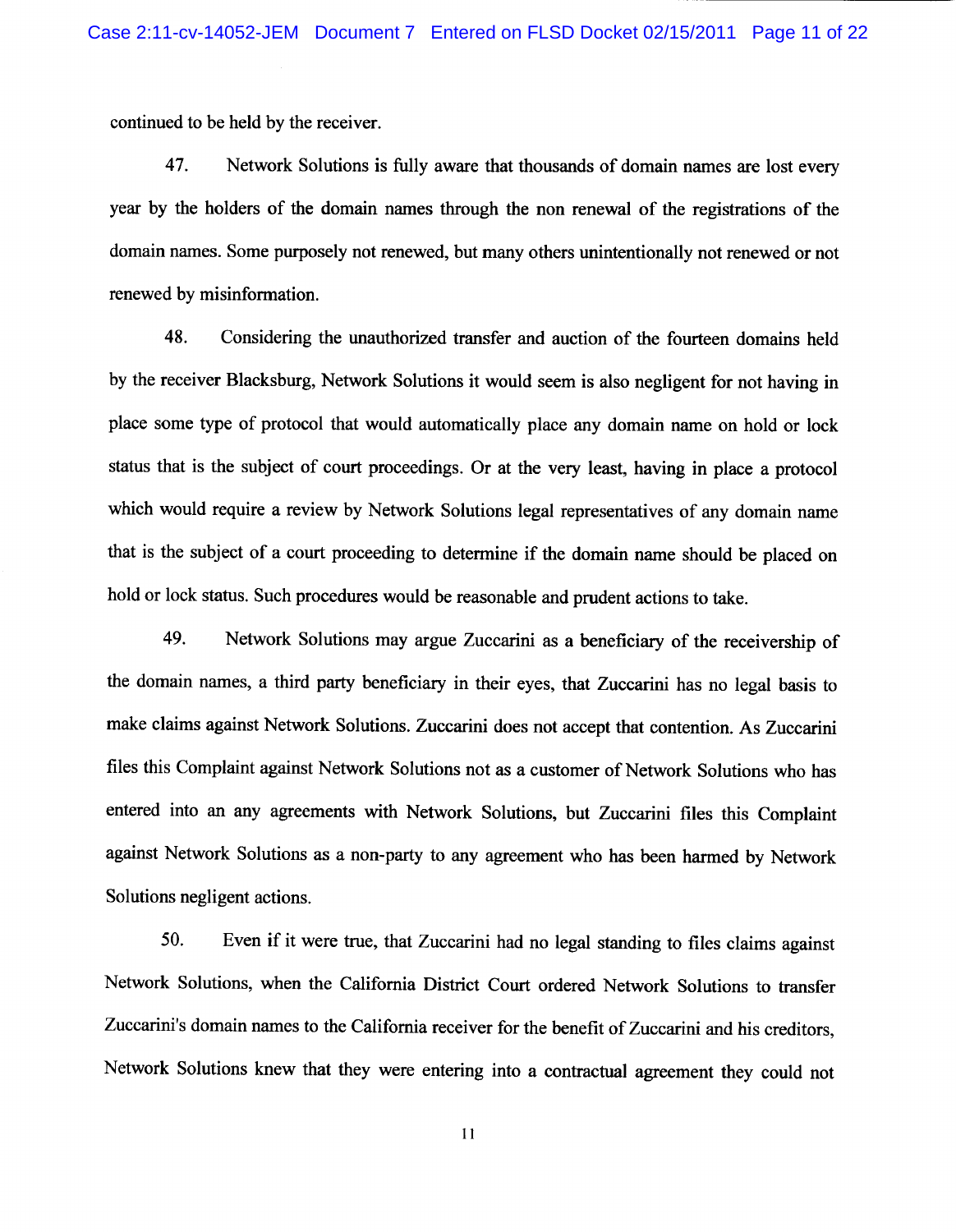honor. That they could not honor from Network Solutions position, as a third party beneficiary Zuccarini could not contest any actions that affected the disposition of the domain names. This circumstance, if it were true, is even more reason why Network Solutions should have placed the domain names in possession of the California receiver on legal hold or lock status, to assure an unauthorized transfer did not occur, and that Zuccarini and his creditors were protected. This would have been the reasonable and prudent action for Network Solutions to have taken.

51. Network Solutions as a domain name registrar accredited by ICANN to registrar domain names to consumers on the Internet is required by ICANN to follow the regulations as stated in the Registrar Accreditation Agreement it has with ICANN. Within that agreement, Section 3. states the Registrar shall abide by applicable laws and governmental regulations. 3. REGISTRAR OBLIGATIONS; 3.7 Business Dealings, Including with Registered Name Holders. 3.7.2 Registrar shall abide by applicable laws and governmental regulations.

52. Network Solutions by not abiding by the applicable laws concerning negligence violated of their ICANN Registrar Accreditation Agreement and specifically exhibited negligent and reckless behavior in it's actions in not placing the fourteen domain names previously held by the receiver Blacksburg and auctioned by NameJet on legal hold or lock status.

53. As Network Solutions places domain names in legal actions, such as UDRP hearings and bankruptcy proceedings on legal hold or lock status, actions in which third party beneficiaries are parties to the actions, there is no legitimate reason why domain names placed in receiverships are not given the same protections.

Network Solutions negligent and reckless behavior has caused damage to 54. Zuccarini and he should be compensated for those damages.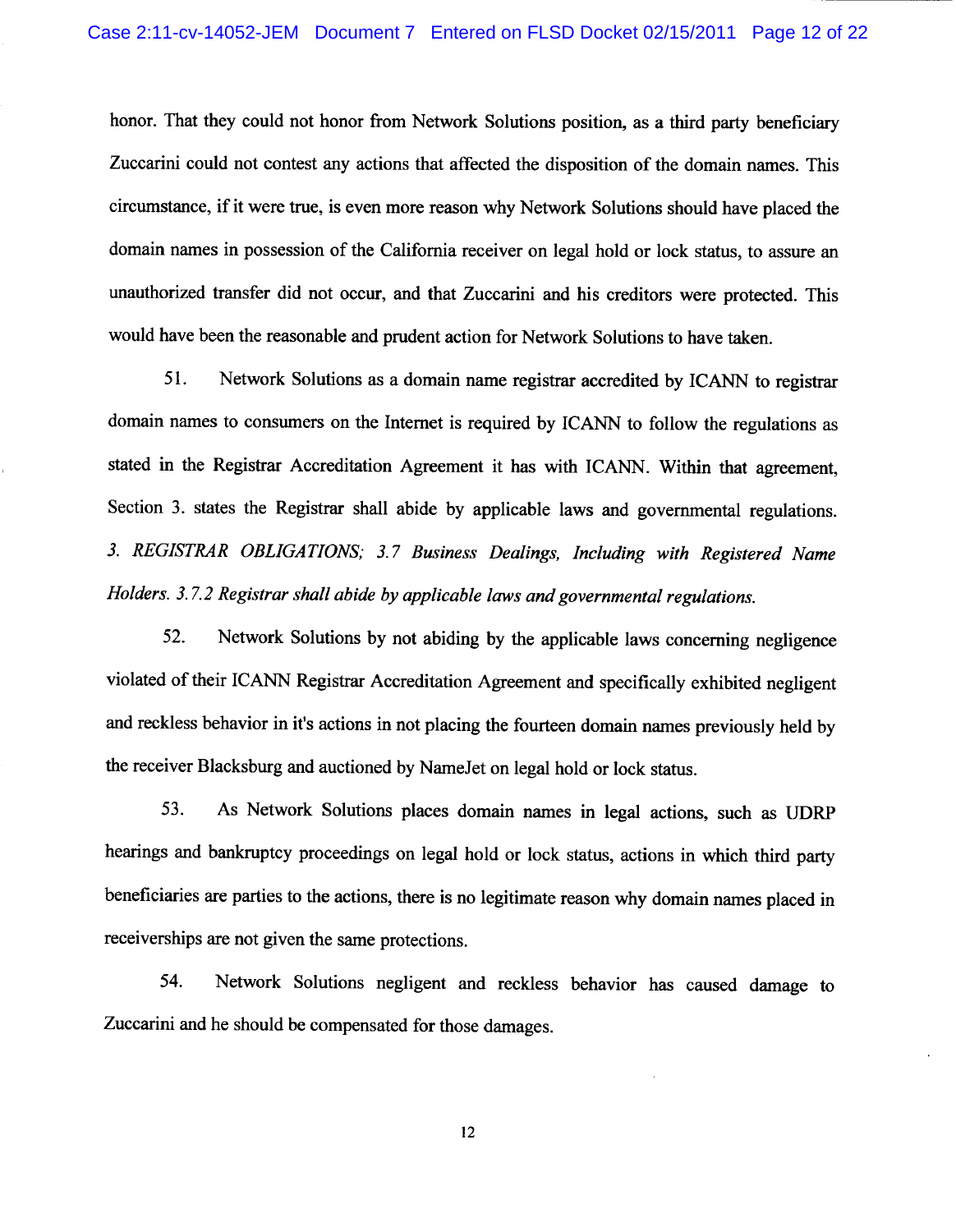## **SECOND CAUSE OF ACTION CONCURRENT NEGLIGENCE** (Against Defendant NameJet)

55. Name Jet in auctioning the fourteen domain names without any regard to their legal status is in concurrent negligence in aiding the loss of the domain names from the receiver Blacksburg, and in detriment to Zuccarini and his creditors.

56. NameJet should not be immune from the laws and policies in place for real life auction houses, in that NameJet should have in place protocol to insure or verify in the best way they can that the property, the domain names they auction are in acceptable legal standing to be auctioned, and not the subject of court proceedings, or even stolen or illegally obtained.

It is Zuccarini's believe that NameJet has no such policies or procedures in place 57. to verify the legal standing of any domain names they auction. That verifying the best they could the legal standing any domain name before it is auctioned would be a reasonable and prudent action. By not having such procedures, NameJet's behavior is negligent and reckless.

58. NameJet's concurrent negligence aided Network Solutions negligent and reckless behavior and has caused damage to Zuccarini and he should be compensated for those damages.

## **THIRD CAUSE OF ACTION CONCURRENT NEGLIGENCE** (Against Defendant ICANN)

59. ICANN, as the corporation that manages the Internet Domain Name System, in addition to accrediting and overseeing the actions and performance of domain name registrars, is in concurrent negligence in aiding the loss of the domain names from the receiver Blacksburg, in detriment to Zuccarini and his creditors.

60. ICANN maintains a Registrar Accreditation Agreement with Network Solutions.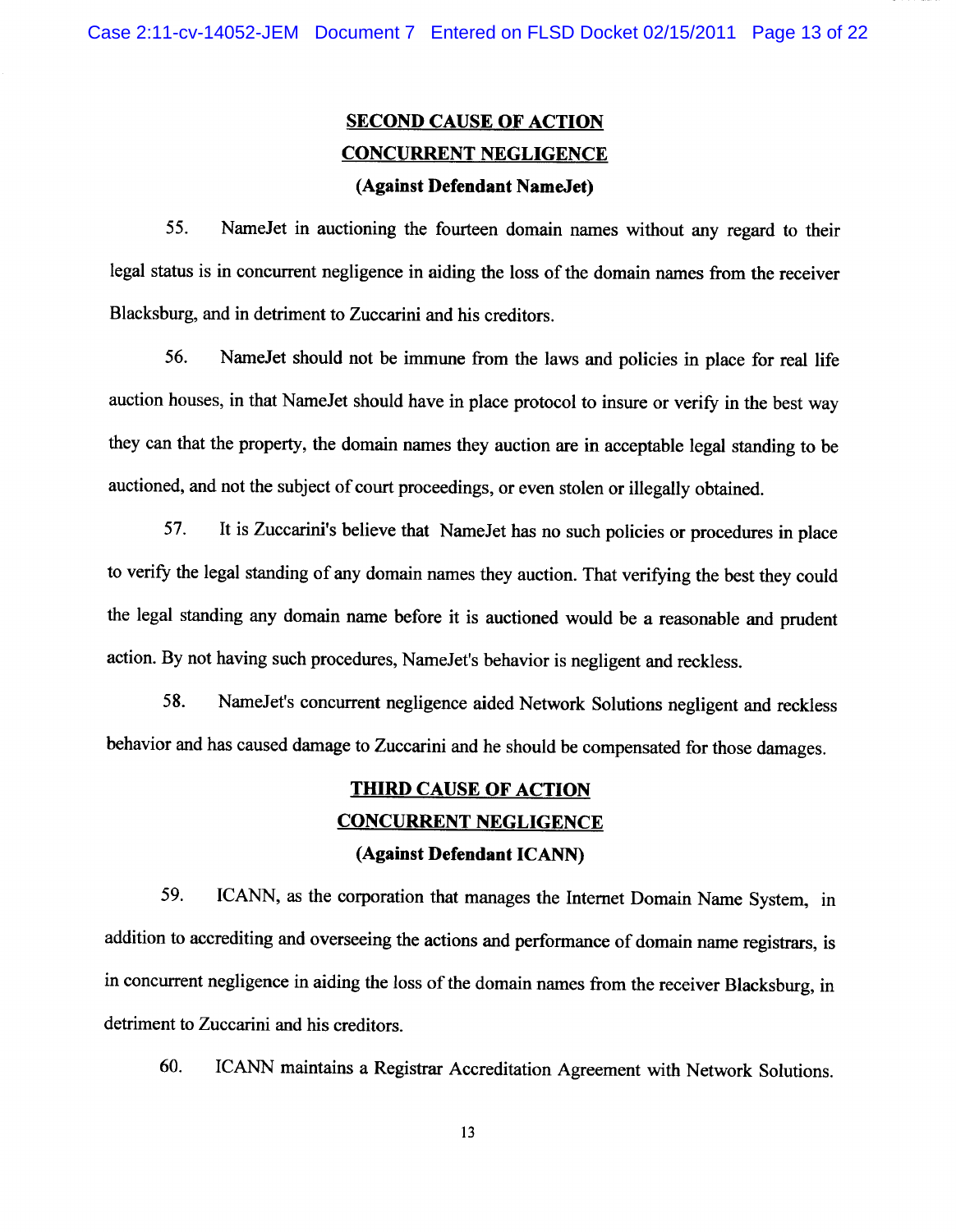Within that agreement ICANN states it's obligation to its responsibilities of the agreement in to exercise its responsibilities. Section 2.; 2. ICANN OBLIGATIONS; 2.3 General Obligations of ICANN. With respect to all matters that impact the rights, obligations, or role of Registrar, ICANN shall during the Term of this Agreement: 2.3.1 exercise its responsibilities in an open and transparent manner;.

61. Within Registrar Accreditation Agreement, Section 3. states the Registrars shall abide by applicable laws and governmental regulations.3. REGISTRAR OBLIGATIONS; 3.7 Business Dealings, Including with Registered Name Holders. 3.7.2 Registrar shall abide by applicable laws and governmental regulations.

ICANN by not fulling it's responsibilities in overseeing the actions of Network 62. Solutions in not abiding by the applicable laws of negligence as Network Solutions is required to do under section 3.7.2 of the Registrar Accreditation Agreement, ICANN's behavior was in this case one of concurrent negligence and also reckless.

ICANN is also in concurrent negligence for not having protocol in place to 63. require domain name registrars to place on hold or lock status any domain name that is the subject of court proceedings, or at the very least to have protocol in place to require domain name registrars to review any domain name that is the subject of court proceedings to determine if the subject domain name should be placed on hold or lock status.

64. ICANN may also claim that Zuccarini can not take action against ICANN as a third party beneficiary. Zuccarini does not accept that contention. Zuccarini files this action as a party who has not entered into any agreement with ICANN or Network Solutions, but Zuccarini files this action as a non-party to any agreement who has been harmed by ICANN's negligent and reckless behavior.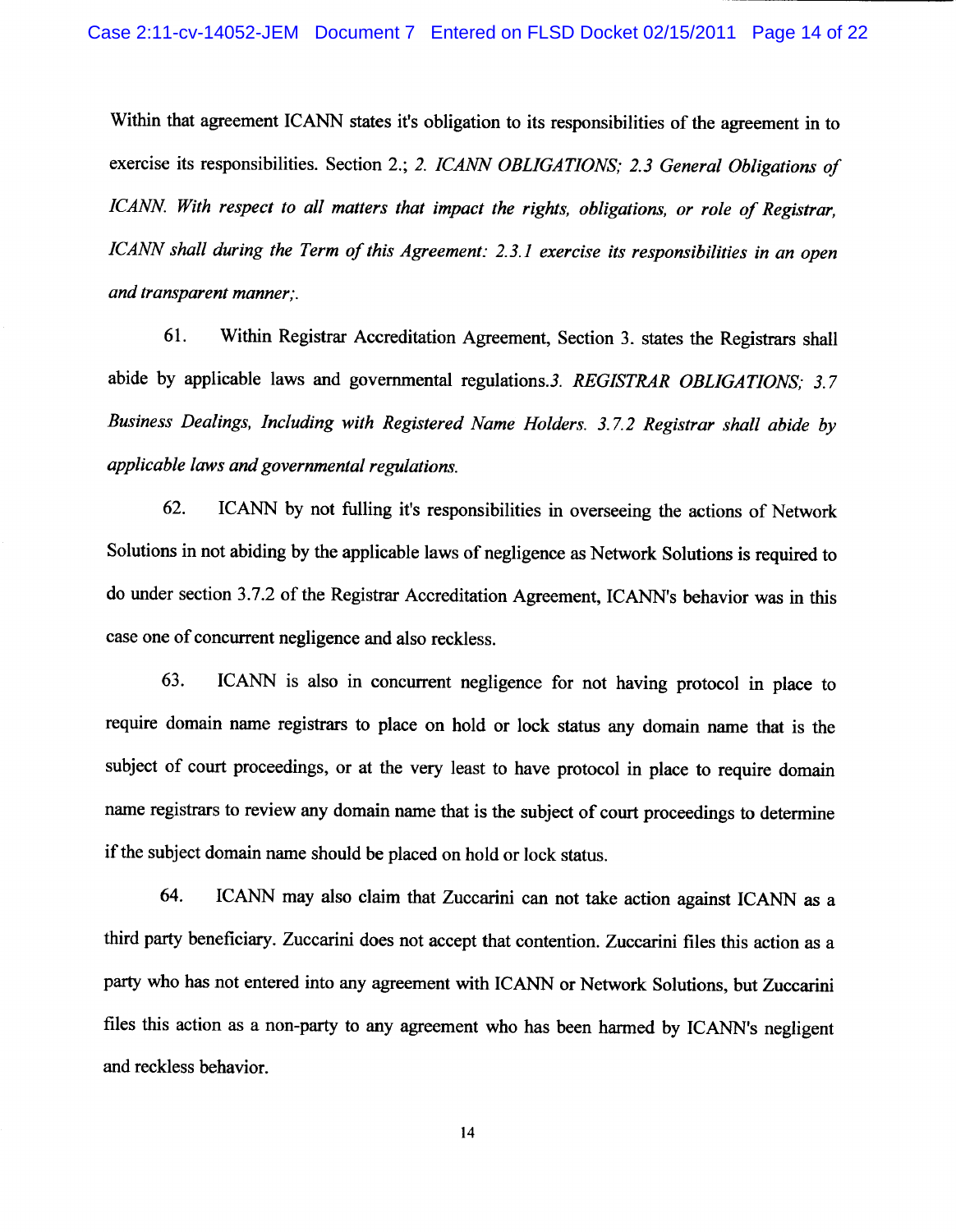65. ICANN in approving the Uniform Domain Name Dispute Resolution Policy in October 24, 1999, recognized that third parties had rights to contest the ownership of domain names and that those rights should be protected. There is no legitimate reason why the rights of third parties in receiverships are not also recognized and protected by ICANN.

ICANN's concurrent negligence aided Network Solutions negligent and reckless 66. behavior and has caused damage to Zuccarini and he should be compensated for those damages.

## **FOURTH CAUSE OF ACTION**

## **UNJUST ENRICHMENT**

### (Against Defendants Network Solutions and NameJet)

67. Through the behavior described above, Network Solutions and NameJet have received money belonging to Zuccarini and his creditors.

68. Network Solutions and NameJet have reaped substantial profit by their negligent and reckless behavior and disregard for what should have been reasonable and prudent actions under the circumstances presented. Ultimately this resulted in Network Solutions' and NameJets' wrongful receipt of profits and injury to Zuccarini and his creditors. Network Solutions and NameJet have benefited from the receipt of such money that it would not have received but for their negligence.

69. As a direct and proximate result of Network Solutions' and NameJets' misconduct as stated above, Network Solutions and NameJet have been unjustly enriched.

70. Under the principles of equity and good conscience, Network Solutions and NameJet should not be permitted to keep the money belonging to Zuccarini and his creditors which Network Solutions and NameJet have unjustly received as a result of their actions.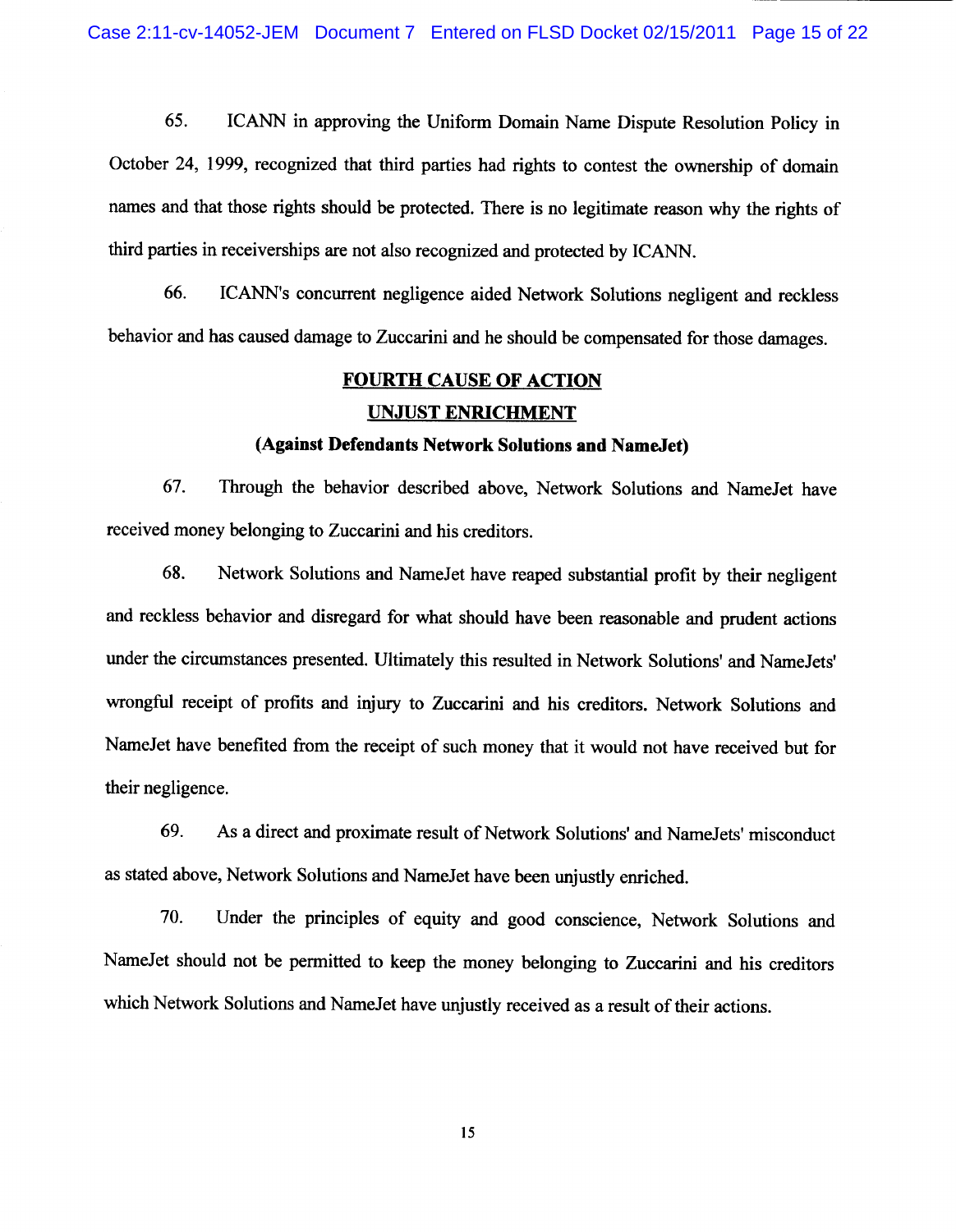Case 2:11-cv-14052-JEM Document 7 Entered on FLSD Docket 02/15/2011 Page 16 of 22

## **REQUEST FOR RELIEF**

WHEREFORE, Zuccarini requests that the Court enter an order or judgment against the Defendants as follows:

- 71. Adjudge and decree that Defendants have engaged in the conduct alleged herein;
- 72. For compensatory damages for the fourteen domain names auctioned by NameJet, known at this time to be more than \$80,000, with an exact to be determined by discovery.
- 73. For punitive damages of \$500,000 for each Defendant;
- 74. For both pre and post-judgment interest at the maximum allowable rate on any amounts awarded;
- 75. Any and all such other and further relief that this Court may deem just and proper.

## **DEMAND FOR JURY TRIAL**

76. Zuccarini hereby requests a jury trial on all issues raised in this Complaint.

Respectfully submitted, this 14th day of February, 2011.

SomMellauri By:

JOHN ZUCCARINI, Pro Se 190 SW Kanner Highway Stuart, FL 34997  $(772)$  631-3887 raveclub@comcast.net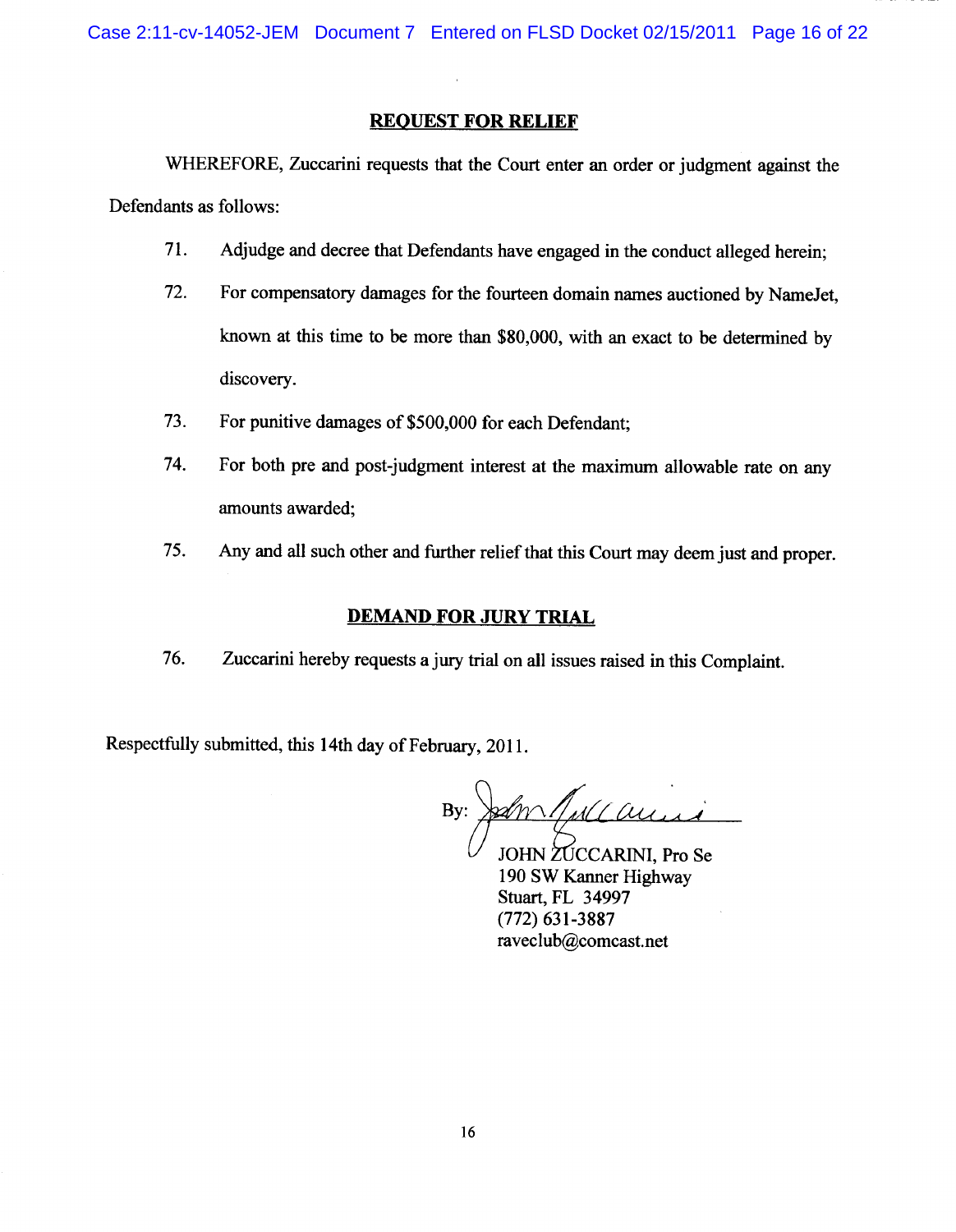Case 2:11-cv-14052-JEM Document 7 Entered on FLSD Docket 02/15/2011 Page 17 of 22

# **Exhibit A**

Declaration of Karl Kronenberger in Support of DS Holdings' Application for Appointment of Receiver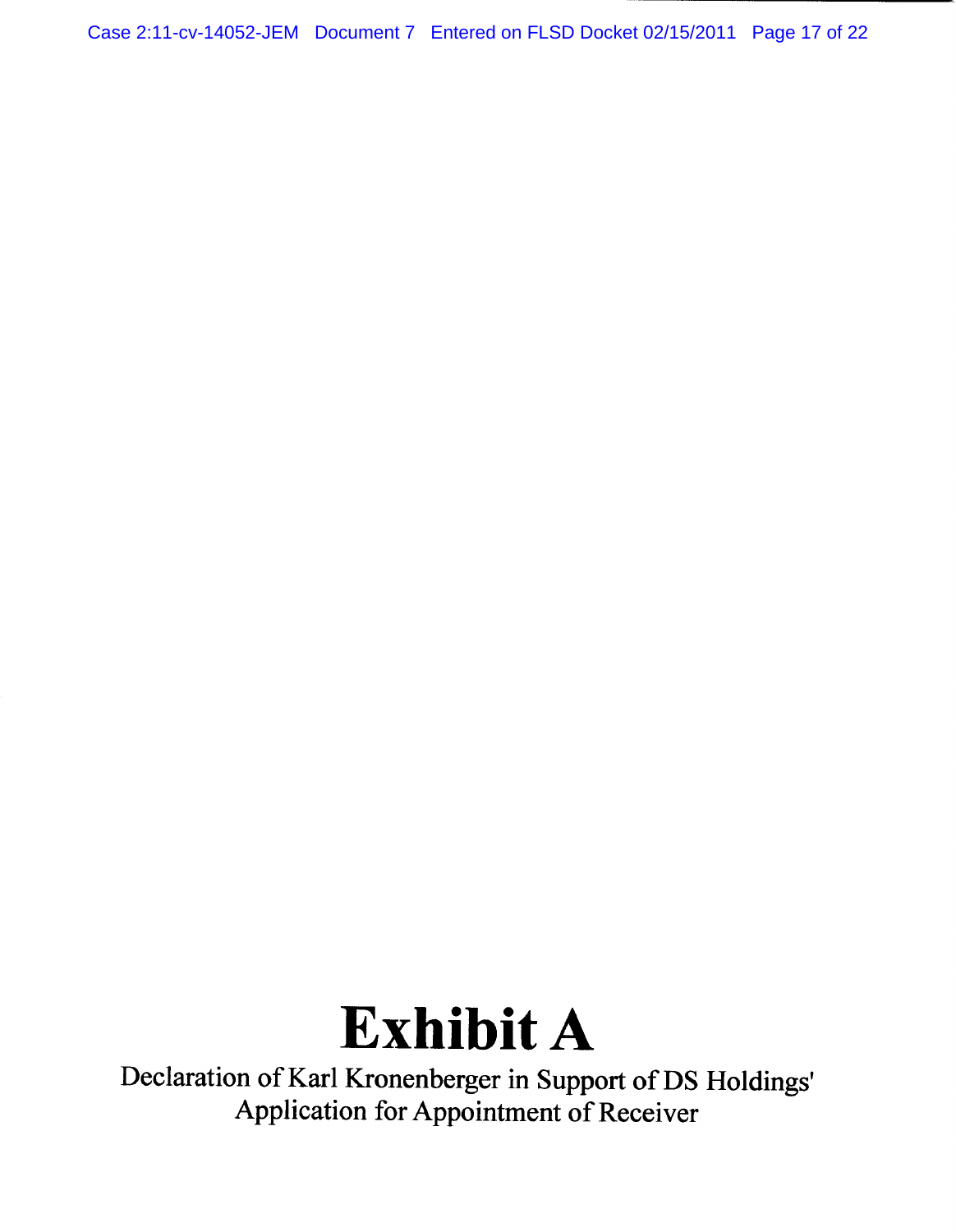|                                                                                        |                                                                     |                                                                                                                                                                                                                                                                                                                                                                                                                                                                                                   | Page 18 of 22                                                            |  |
|----------------------------------------------------------------------------------------|---------------------------------------------------------------------|---------------------------------------------------------------------------------------------------------------------------------------------------------------------------------------------------------------------------------------------------------------------------------------------------------------------------------------------------------------------------------------------------------------------------------------------------------------------------------------------------|--------------------------------------------------------------------------|--|
|                                                                                        | 1<br>$\overline{2}$<br>3<br>4<br>5<br>6<br>$\overline{7}$<br>8<br>9 | Case 2:11-cv-1 <del>@2323.00</del> 4mc 200358991 7DoEufferfeben File808/25/67 02/15/2013<br><b>KRONENBERGER BURGOYNE, LLP</b><br>Karl S. Kronenberger (Bar No. 226112)<br>Henry M. Burgoyne III (Bar No. 203748)<br>Jeffrey M. Rosenfeld (Bar No. 222187)<br>150 Post Street, Suite 520<br>San Francisco, CA 94108<br>Telephone: (415) 955-1155<br>Facsimile: (415) 955-1158<br>Attorneys for Assignee DS HOLDINGS, LLC<br>UNITED STATES DISTRICT COURT<br><b>NORTHERN DISTRICT OF CALIFORNIA</b> |                                                                          |  |
|                                                                                        | 10                                                                  |                                                                                                                                                                                                                                                                                                                                                                                                                                                                                                   |                                                                          |  |
|                                                                                        | 11                                                                  |                                                                                                                                                                                                                                                                                                                                                                                                                                                                                                   |                                                                          |  |
| Ê                                                                                      | 12                                                                  | <b>OFFICE DEPOT, INC., a Delaware</b>                                                                                                                                                                                                                                                                                                                                                                                                                                                             | Case No. C-06-80356-Misc.                                                |  |
| Suite 520<br>CA 94108                                                                  | 13                                                                  | corporation,                                                                                                                                                                                                                                                                                                                                                                                                                                                                                      | <b>DECLARATION OF KARL S.</b>                                            |  |
|                                                                                        | 14                                                                  | Plaintiff,                                                                                                                                                                                                                                                                                                                                                                                                                                                                                        | <b>KRONENBERGER IN SUPPORT OF</b><br><b>DS HOLDINGS' APPLICATION FOR</b> |  |
|                                                                                        | 15                                                                  | VS.                                                                                                                                                                                                                                                                                                                                                                                                                                                                                               | <b>APPOINTMENT OF RECEIVER</b>                                           |  |
| KRONENBERGER BURGOYNE<br>www.KronenbergerLaw.com<br>150 Post Street,<br>San Francisco, | 16                                                                  | JOHN ZUCCARINI, individually and<br>d.b.a. COUNTRY WALK; and DOES 1                                                                                                                                                                                                                                                                                                                                                                                                                               |                                                                          |  |
|                                                                                        | 17                                                                  | through 10, inclusive,<br>Defendants.                                                                                                                                                                                                                                                                                                                                                                                                                                                             |                                                                          |  |
|                                                                                        | 18                                                                  |                                                                                                                                                                                                                                                                                                                                                                                                                                                                                                   |                                                                          |  |
|                                                                                        | 19                                                                  | DS HOLDINGS, LLC, a Colorado limited<br>liability company,                                                                                                                                                                                                                                                                                                                                                                                                                                        |                                                                          |  |
|                                                                                        | 20                                                                  | Assignee,                                                                                                                                                                                                                                                                                                                                                                                                                                                                                         |                                                                          |  |
|                                                                                        | 21                                                                  | VS.                                                                                                                                                                                                                                                                                                                                                                                                                                                                                               |                                                                          |  |
|                                                                                        | 22                                                                  | JOHN ZUCCARINI, individually and                                                                                                                                                                                                                                                                                                                                                                                                                                                                  |                                                                          |  |
|                                                                                        | 23                                                                  | d.b.a. COUNTRY WALK; and DOES 1<br>through 10, inclusive,                                                                                                                                                                                                                                                                                                                                                                                                                                         |                                                                          |  |
|                                                                                        | 24                                                                  | Defendants.                                                                                                                                                                                                                                                                                                                                                                                                                                                                                       |                                                                          |  |
|                                                                                        | 25                                                                  |                                                                                                                                                                                                                                                                                                                                                                                                                                                                                                   |                                                                          |  |
|                                                                                        | 26                                                                  |                                                                                                                                                                                                                                                                                                                                                                                                                                                                                                   |                                                                          |  |
|                                                                                        | 27                                                                  | I, Karl S. Kronenberger declare as follows:<br>1.                                                                                                                                                                                                                                                                                                                                                                                                                                                 |                                                                          |  |
|                                                                                        | 28                                                                  | I am an attorney admitted to practice in the State of California and the United<br>Case No. C-06-80356-Misc.                                                                                                                                                                                                                                                                                                                                                                                      |                                                                          |  |
|                                                                                        |                                                                     | 1                                                                                                                                                                                                                                                                                                                                                                                                                                                                                                 | <b>KRONENBERGER DECL. ISO APP. FOR</b><br><b>APPOINTMENT OF RECEIVER</b> |  |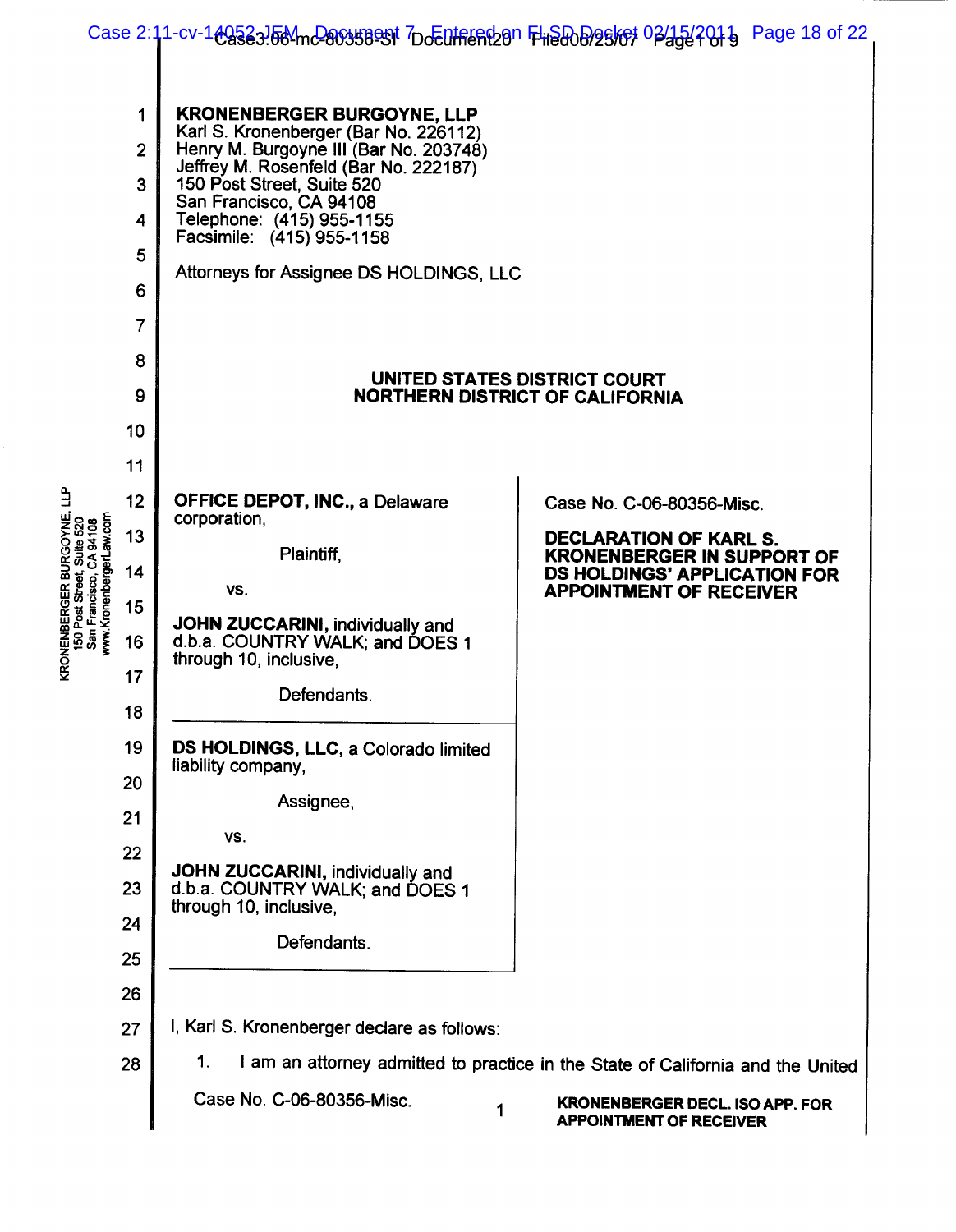Holdings with a list of twenty-six (26) domain names that Zuccarini had registered with Joker.com. I examined each of the registration records for these twenty-six domain names, and confirmed that all of the domain names are registered to "John Zuccarini."

## **Zuccarini's Domain Name Holdings**

Based on the information set forth above, and the exhibits attached to this 28. Declaration, Exhibit N sets forth the complete and accurate listing of all domain name registrations held by Zuccarini, known to DS Holdings at this time.

## **Communications with Domain Name Registrars**

29. After DS Holdings obtained its Writ of Execution against Zuccarini, I initiated communications with the third party registrars at issue here, and in particular, with Michael Mauseth of the general counsel's office of Network Solutions. Mr. Mauseth made clear to me that Network Solutions would not change the WHOIS information or otherwise transfer any of Zuccarini's domain name to the United States Marshal or DS Holdings absent a court order directing them to do so or the appointment of the United States Marshal as a receiver for Zuccarini's domain names.

## Coordination with the U.S. Marshal Service re: Procedure for Public Auction

I coordinated with the U.S. Marshal Service in order to confirm that the  $30<sub>1</sub>$ particular public auction process proposed by DS Holdings is the appropriate process for this matter. The U.S. Marshal instructed DS Holdings that the correct procedure in this matter is to obtain an order from the Court transferring the domain name holdings to DS Holdings, for a public auction under the direction of the U.S. Marshal.

8

27 28

Case No. C-06-80356-Misc.

 $\mathbf 1$ 

 $\overline{2}$ 

3

4

5

6

 $\overline{7}$ 

8

9

10

11

 $12$ 

13

14

15

16

 $17$ 

18

19

20

 $21$ 

22

23

24

25

26

 $\mathcal{U}$ 

 $\prime$ 

 $\mathcal{U}$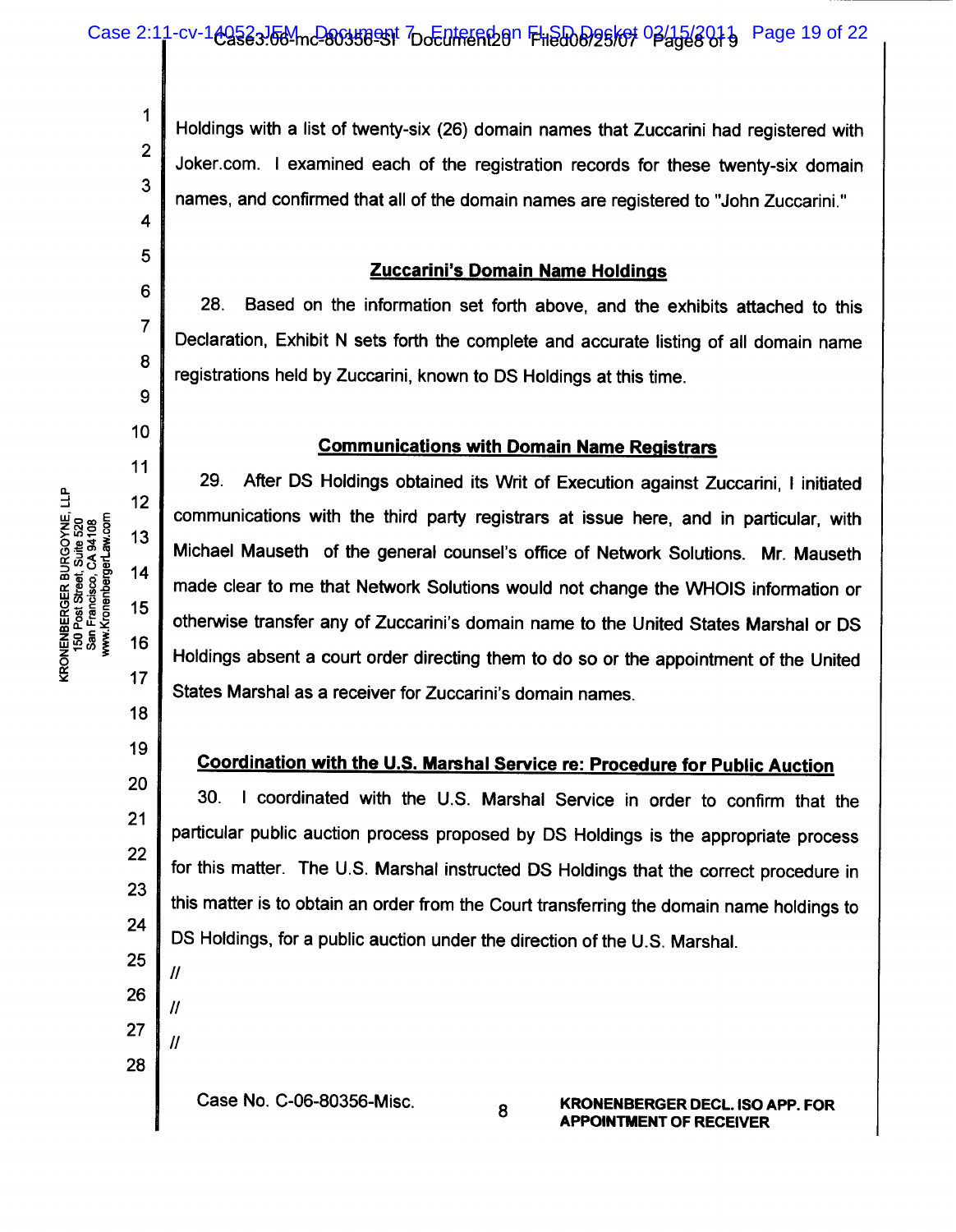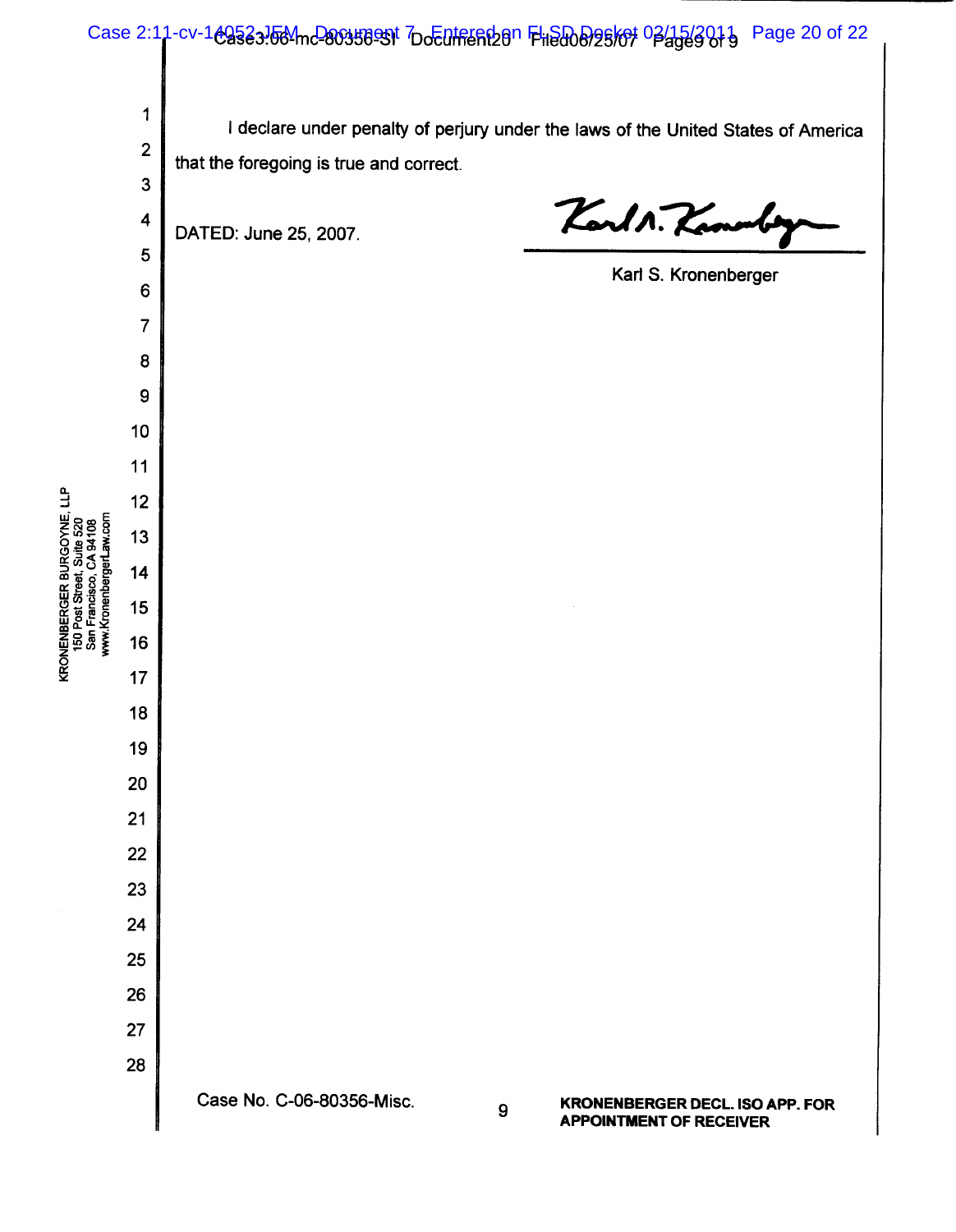Case 2:11-cv-14052-JEM Document 7 Entered on FLSD Docket 02/15/2011 Page 21 of 22

# **Exhibit B**

List of the fourteen domain names auctioned by NameJet